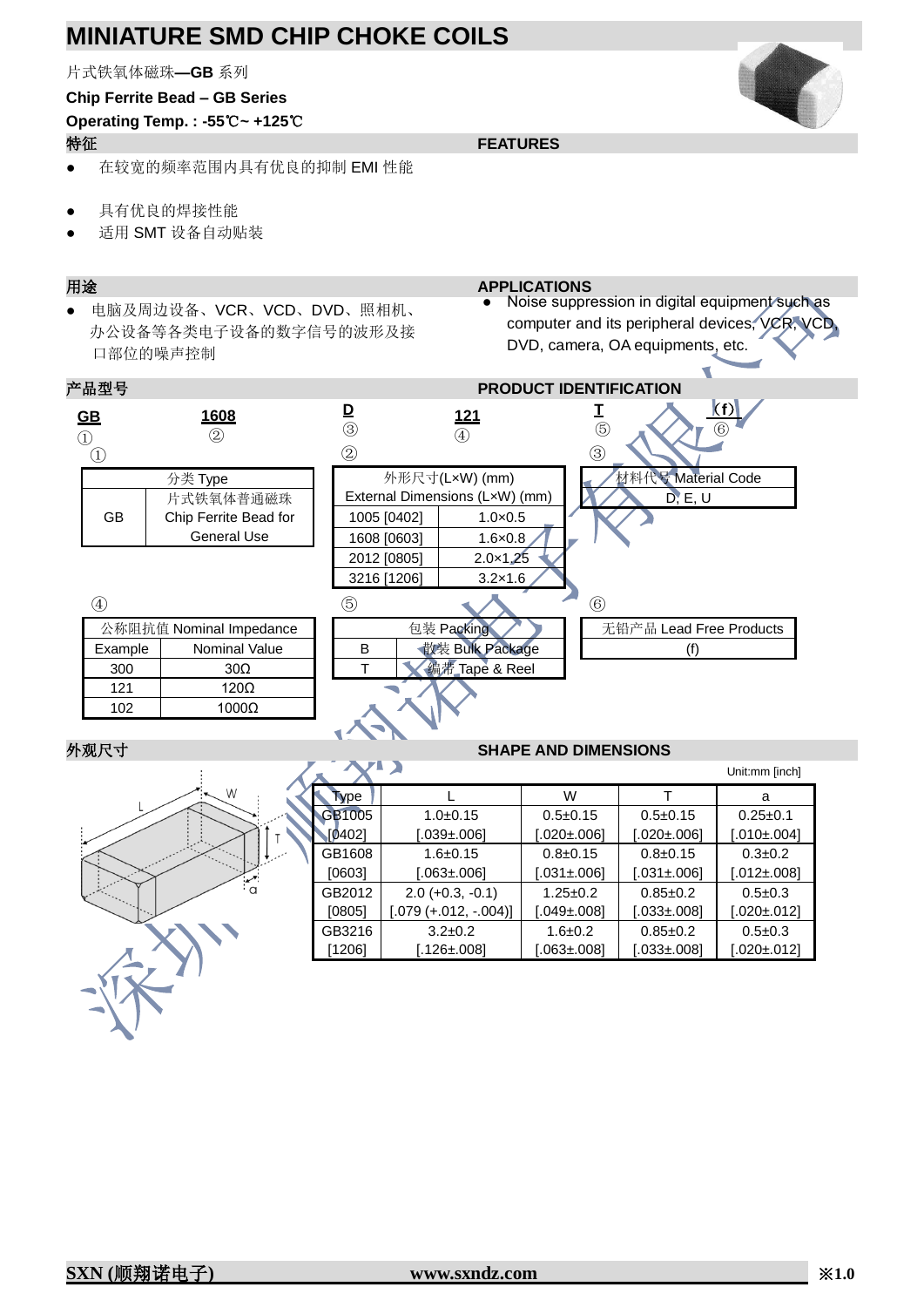## GB1005 TYPE

## 规格特性 **SPECIFICATIONS**

| <b>Part Number</b><br>型号 | Impedance<br>阻抗 | Z Test<br>Frequency<br>阻抗的测试频率 | Max.DCResistance<br>直流电阻 | Max.Rated<br>Current<br>额定电流 | <b>Thickness</b><br>厚度 |
|--------------------------|-----------------|--------------------------------|--------------------------|------------------------------|------------------------|
| Units 单位                 | $\Omega$        | <b>MHz</b>                     | $\Omega$                 | mA                           | mm [inch]              |
| Symbol 符号                | Z               | Freq.                          | <b>DCR</b>               | $\mathsf{I}$ r               | т                      |
| GB1005D100               | $5 - 15$        | 100                            | 0.05                     | 500                          |                        |
| GB1005D310               | 31±25%          | 100                            | 0.20                     | 300                          |                        |
| GB1005D600               | 60±25%          | 100                            | 0.30                     | 200                          |                        |
| GB1005D800               | 80±25%          | 100                            | 0.35                     | 200                          |                        |
| GB1005D121               | 120±25%         | 100                            | 0.40                     | 200                          |                        |
| GB1005D221               | 220±25%         | 100                            | 0.45                     | 150                          |                        |
| GB1005D301               | 300±25%         | 100                            | 0.50                     | 100                          |                        |
| GB1005D421               | 420±25%         | 100                            | 0.60                     | 100                          |                        |
| GB1005D501               | 500±25%         | 100                            | 0.80                     | 100                          |                        |
| GB1005D601               | 600±25%         | 100                            | 0.90                     | 100                          |                        |
| GB1005D102               | 1000±25%        | 100                            | 1.20                     | 100                          |                        |
| GB1005E800               | $80+25%$        | 100                            | 0.35                     | 200                          | $0.5 + 0.15$           |
| GB1005E121               | 120±25%         | 100                            | 0.40                     | 200                          | $[.020 \pm 006]$       |
| GB1005E241               | 240±25%         | 100                            | 0.50                     | 200                          |                        |
| GB1005E601               | 600±25%         | 100                            | 0.90                     | 100                          |                        |
| GB1005U100               | $5 - 15$        | 100                            | 0.05                     | 500                          |                        |
| GB1005U300               | 30±25%          | 100                            | $0.20 -$                 | 300                          |                        |
| GB1005U700               | 70±25%          | 100                            | 0.30                     | 200                          |                        |
| GB1005U121               | 120±25%         | 100                            | 0.40                     | 200                          |                        |
| GB1005U221               | 220±25%         | 100                            | 0.50                     | 100                          |                        |
| GB1005U301               | 300±25%         | 100                            | 0.60                     | 100                          |                        |
| GB1005U421               | 420±25%         | 100 <sub>1</sub>               | 0.80                     | 100                          |                        |
| GB1005U601               | 600±25%         | 100                            | 0.90                     | 100                          |                        |
| GB1005U102               | 1000±25%        | 100 <sub>1</sub>               | 1.20                     | 100                          |                        |

### GB1608 TYPE

**VERY** 

| Part Number<br>型号 | Impedance<br>阻抗 | Z Test<br>Frequency<br>阻抗的测试频率 | Max.DC Resistance<br>直流电阻 | Max.Rated<br>Current<br>额定电流 | <b>Thickness</b><br>厚度 |
|-------------------|-----------------|--------------------------------|---------------------------|------------------------------|------------------------|
| Units 单位          | Ω               | <b>MHz</b>                     | Ω                         | mA                           | mm [inch]              |
| Symbol 符号         | Z               | Freq.                          | <b>DCR</b>                | Ir                           |                        |
| GB1608D050        | $3 - 9$         | 100                            | 0.05                      | 2000                         |                        |
| GB1608D110        | $7 - 15$        | 100                            | 0.05                      | 2000                         |                        |
| GB1608D300        | $30+25%$        | 100                            | 0.05                      | 2000                         |                        |
| GB1608D600        | 60±25%          | 100                            | 0.10                      | 500                          |                        |
| GB1608D800        | 80±25%          | 100                            | 0.15                      | 400                          |                        |
| GB1608D101        | 100±25%         | 100                            | 0.20                      | 300                          |                        |
| GB1608D121        | 120±25%         | 100                            | 0.20                      | 300                          |                        |
| GB1608D221        | 220±25%         | 100                            | 0.30                      | 300                          |                        |
| GB1608D301        | 300±25%         | 100                            | 0.35                      | 200                          | $0.8 + 0.15$           |
| GB1608D471        | 470±25%         | 100                            | 0.45                      | 200                          | $[.031 \pm .006]$      |
| GB1608D601        | 600±25%         | 100                            | 0.45                      | 200                          |                        |
| GB1608D751        | 750±25%         | 100                            | 0.50                      | 200                          |                        |
| GB1608D102        | 1000±25%        | 100                            | 0.60                      | 200                          |                        |
| GB1608D152        | 1500±25%        | 100                            | 0.70                      | 150                          |                        |
| GB1608D182        | 1800±25%        | 100                            | 0.90                      | 100                          |                        |
| GB1608D222        | 2200±25%        | 100                            | 1.20                      | 100                          |                        |
| GB1608E800        | 80±25%          | 100                            | 0.15                      | 300                          |                        |
| GB1608E121        | 120±25%         | 100                            | 0.20                      | 300                          |                        |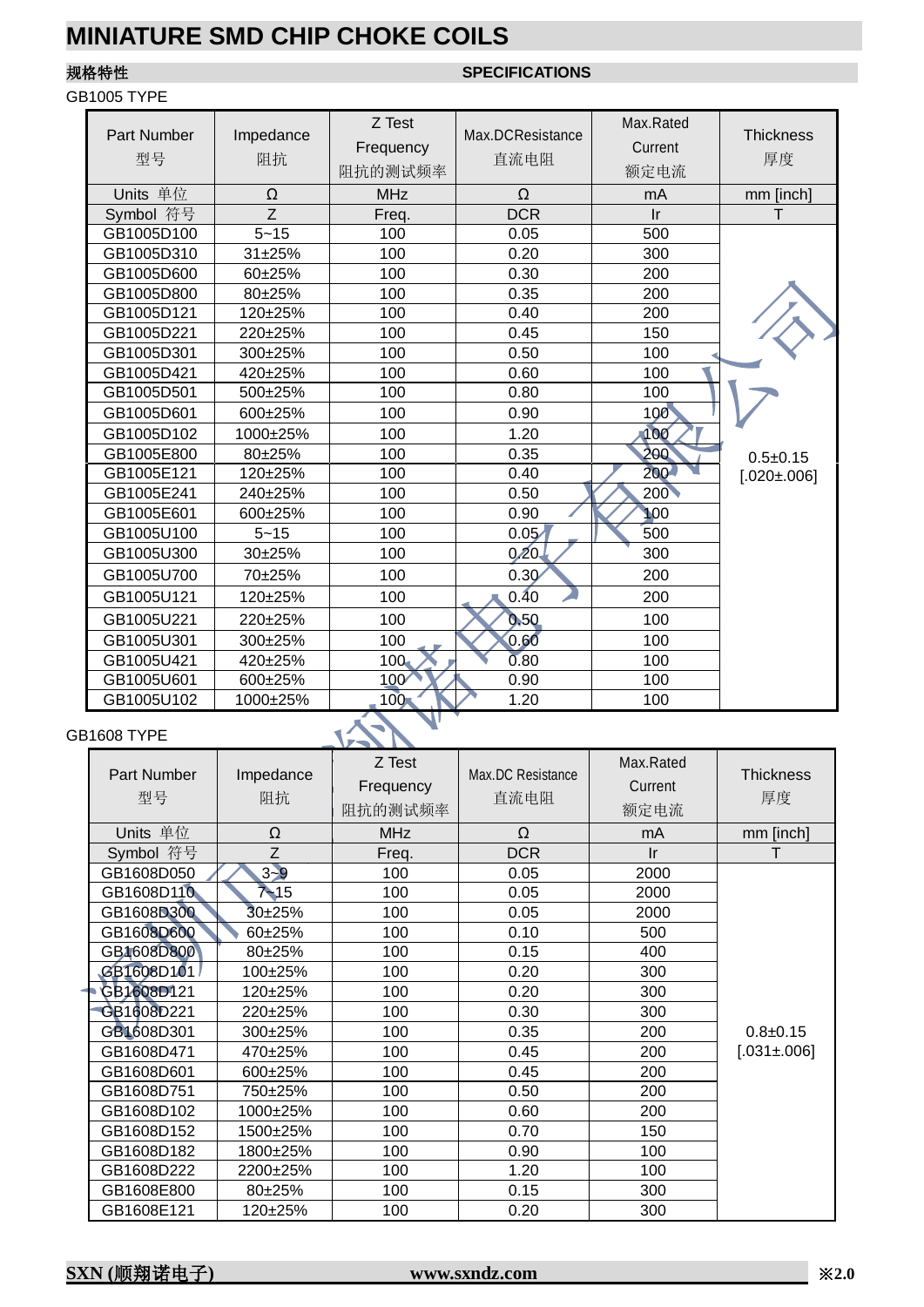### GB1608 TYPE

# 规格特性 **SPECIFICATIONS**

| Part Number<br>型号 | Impedance<br>阻抗 | Z Test<br>Frequency<br>阻抗的测试频率 | Max.DC<br>Resistance<br>直流电阻 | Max.Rated<br>Current<br>额定电流 | <b>Thickness</b><br>厚度 |
|-------------------|-----------------|--------------------------------|------------------------------|------------------------------|------------------------|
| Units 单位          | Ω               | <b>MHz</b>                     | Ω                            | mA                           | mm [inch]              |
| Symbol 符号         | Z               | Freq.                          | <b>DCR</b>                   | Ir                           |                        |
| GB1608E181        | 180±25%         | 100                            | 0.30                         | 300                          |                        |
| GB1608E301        | 300±25%         | 100                            | 0.35                         | 200                          |                        |
| GB1608E601        | 600±25%         | 100                            | 0.45                         | 200                          |                        |
| GB1608E102        | 1000±25%        | 100                            | 0.60                         | 200                          |                        |
| GB1608E202        | 2000±25%        | 100                            | 1.00                         | 100                          |                        |
| GB1608U050        | $3-9$           | 100                            | 0.05                         | 2000                         |                        |
| GB1608U100        | $5 - 15$        | 100                            | 0.05                         | 2000                         |                        |
| GB1608U300        | $30+25%$        | 100                            | 0.05                         | 2000                         | $0.8 \pm 0.15$         |
| GB1608U600        | $60+25%$        | 100                            | 0.10                         | 500                          | $[.031 \pm 006]$       |
| GB1608U121        | 120±25%         | 100                            | 0.20                         | 300                          |                        |
| GB1608U221        | 220±25%         | 100                            | 0.30                         | 300                          |                        |
| GB1608U301        | 300±25%         | 100                            | 0.35                         | 200                          |                        |
| GB1608U471        | 470±25%         | 100                            | 0.40                         | 200                          |                        |
| GB1608U601        | 600±25%         | 100                            | 0.50                         | 200                          |                        |
| GB1608U102        | 1000±25%        | 100                            | 0.60                         | 200                          |                        |
| 32012 TYPE        |                 |                                |                              |                              |                        |

## GB2012 TYPE

| Part Number<br>型号      | Impedance<br>阻抗 | Z Test     | Max.DC     | Max.Rated    | <b>Thickness</b>  |
|------------------------|-----------------|------------|------------|--------------|-------------------|
|                        |                 | Frequency  | Resistance | Current      |                   |
|                        |                 | 阻抗的测试频率    | 直流电阻       | 额定电流         | 厚度                |
| Units 单位               | Ω               | <b>MHz</b> | Ω          | mA           | mm [inch]         |
| Symbol 符号              | Z               | Freq.      | <b>DCR</b> | $\mathsf{I}$ | т                 |
| GB2012D070             | $5 - 10$        | 100        | 0.04       | 2000         |                   |
| GB2012D190             | 19±25%          | 100        | 0.04       | 2000         |                   |
| GB2012D300             | 30±25%          | 100        | 0.05       | 1500         |                   |
| GB2012D800             | 80±25%          | 100        | 0.10       | 1000         |                   |
| GB2012D121             | 120±25%         | 100        | 0.15       | 800          |                   |
| GB2012D181             | 180±25%         | 100        | 0.18       | 700          |                   |
| GB2012D221             | $220 + 25%$     | 100        | 0.20       | 600          |                   |
| GB2012D301             | 300±25%         | 100        | 0.20       | 500          |                   |
| GB2012D421             | 420±25%         | 100        | 0.30       | 500          |                   |
| GB2012D501             | 500±25%         | 100        | 0.30       | 500          |                   |
| GB2012D601             | 600±25%         | 100        | 0.30       | 500          |                   |
| GB2012D751             | 750±25%         | 100        | 0.35       | 500          |                   |
| GB2012D102             | 1000±25%        | 100        | 0.35       | 500          |                   |
| GB2012D152             | 1500±25%        | 100        | 0.40       | 500          | $0.85 + 0.2$      |
| GB <sub>2012E800</sub> | 80±25%          | 100        | 0.10       | 1000         | $[.033 \pm 0.08]$ |
| GB2012E121             | 120±25%         | 100        | 0.15       | 800          |                   |
| GB2012E181             | 180±25%         | 100        | 0.20       | 600          |                   |
| GB2012E301             | 300±25%         | 100        | 0.20       | 500          |                   |
| GB2012E501             | 500±25%         | 100        | 0.30       | 500          |                   |
| GB2012E601             | 600±25%         | 100        | 0.30       | 500          |                   |
| GB2012E102             | 1000±25%        | 100        | 0.35       | 500          |                   |
| GB2012U100             | $5 - 15$        | 100        | 0.04       | 2200         |                   |
| GB2012U170             | 17±25%          | 100        | 0.04       | 2000         |                   |
| GB2012U300             | 30±25%          | 100        | 0.05       | 1500         |                   |
| GB2012U470             | 47±25%          | 100        | 0.05       | 1500         |                   |
| GB2012U700             | 70±25%          | 100        | 0.10       | 1000         |                   |
| GB2012U121             | 120±25%         | 100        | 0.15       | 800          |                   |